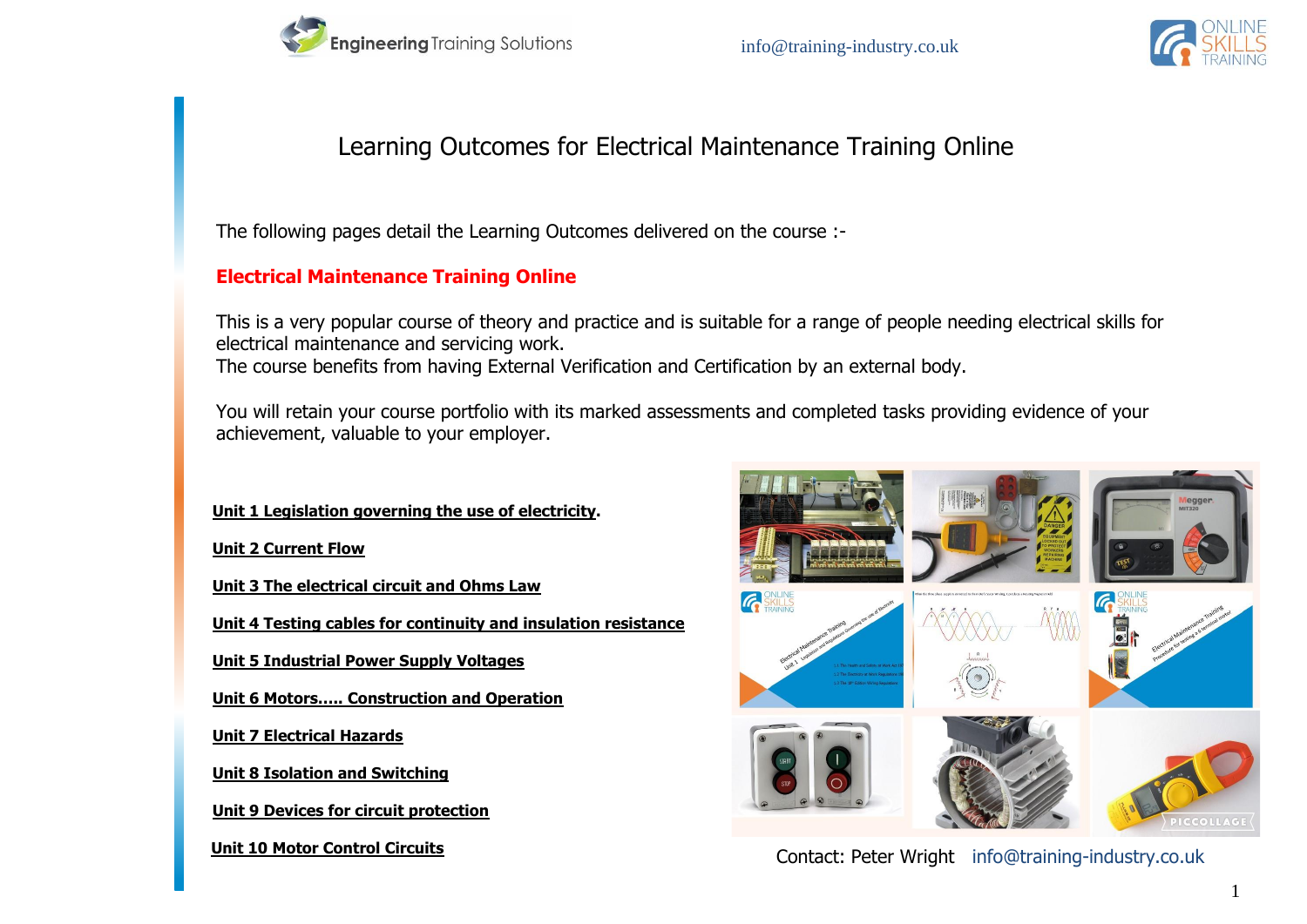



#### **Learning Outcomes from each of the 10 Units of Electrical Maintenance Training Part 1**

Prior to beginning the units, there is a short section on using "Engineering Standard Form". This is a review for most people on numerical terminology and following this section the delegate will be able to use and manipulate electrical quantities of Ohms, Volts, Amps Farads etc and deliver them into Standard Form in terms of milli, micro, nano, pico, Kilo, Mega, Giga, Tera.

## **Unit 1 Legislation governing the use of electricity.**

The delegate can define and compare statutory and non-statutory regulations including Electricity at Work Regs and 18<sup>th</sup> Ed Wiring Regs.

Delegate can describe the role of each document and how each one relates to the work areas of electrical maintenance work and electrical installations.

# **Unit 2 Current Flow**

The delegate can describe current flow as a drift of electrons and define a conductor from a knowledge of the electron behaviour of common conducting metals. The delegate can also define an insulating material from a knowledge of its electron behaviour, particularly its lack of free electrons.

The delegate can define the direction of current flow in a circuit and compare the terms Electron Current Flow and Conventional Current Flow

The delegate can determine the magnitude of current flowing in a circuit in terms of Coulombs per Second.

The delegate can describe the correct method of connecting an ammeter into the circuit to measure the value of current flowing in the circuit and state that it is connected in series with the load.

The delegate can define and compare electromotive force and potential difference and can select the correct instrument, setting and procedure to test for voltages in a circuit and state that it is connected in parallel with the load.

The delegate can define Resistance as an opposition to current flow.

The delegate can list a range of common conductors and insulators.

The delegate can list the factors affecting resistance including resistivity and state a formula linking these factors to calculate the resistance of a wire of given length and CSA. The delegate can define the OHM by drawing a circuit diagram of 1volt causing 1amp to flow in the circuit.

The delegate can describe how to safely select, set scale and use an ohmmeter to read resistance.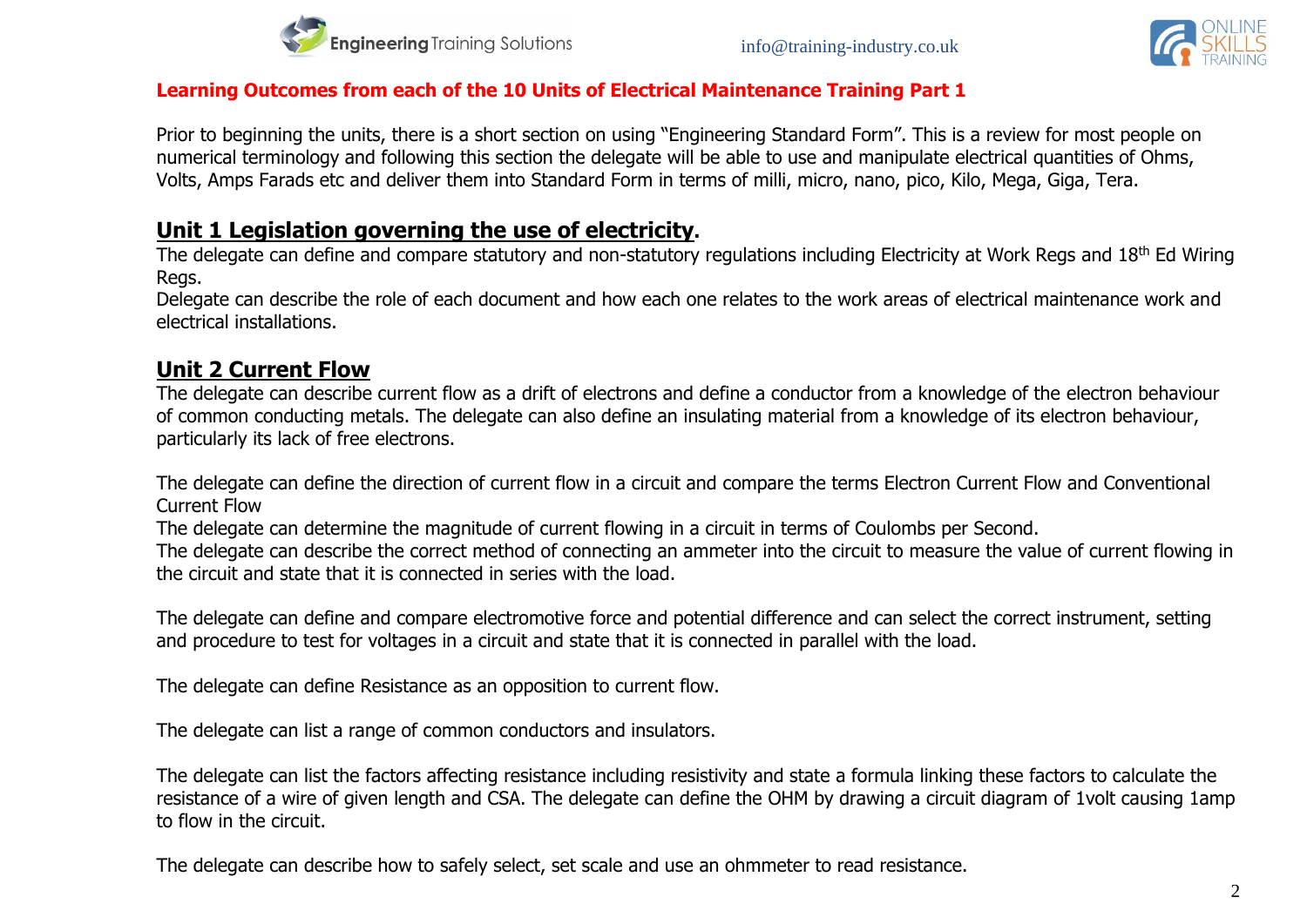



# **Unit 3 The Electrical Circuit and Ohms Law**

The delegate can compare the terms closed circuit and open circuit

The delegate can describe the effects on current flow of introducing a resistance into a closed circuit and recognise the relationship between current, voltage and resistance and illustrate this relationship with the Ohms Law Triangle.

The delegate can list circuit resistive components and describe how resistance may be introduced into a circuit or accidentally removed from a circuit by means of a short and can explain safety implications relating to excessive current flow.

The delegate can calculate current flow, voltage and resistance in simple set questions of resistors connected in series and parallel.

The delegate can draw a circuit with multiple loads connected in parallel and calculate the current through each load and also determine the loading at each point in the circuit as current values combine returning to the source. The delegate can determine the correct fuse or circuit breaker rating for each leg of the circuit and determine the appropriate wiring CSA to match the protective device used.

The delegate can select the correct Power formula and perform power calculations on simple circuits.

# **The Multimeter**

This is a primer on Multimeter settings.

The delegate can describe the use of each dial setting on a typical common multimeter and can draw waveforms of the voltages likely to be encountered

The delegate can draw the positions of meter leads to test across a diode on the diode test setting and state the polarity used and expected reading for a healthy silicon diode. The delegate can set the multimeter to test current and recognise dangers in testing live and also testing adjacent to charged devices eg capacitors.

## **Unit 4 Testing cables for continuity and insulation resistance.**

The delegate can identify a variety of cable types including YY, CY, SY, SWA

The delegate determines the 3 tests to be carried out on a cable, ie Visual, Continuity, Insulation Resistance.

The delegate can detail the reasons for each type of cable test and can specify the correct instrument and setting for continuity testing and for insulation testing. The delegate can list a range of factors which can affect the insulation resistance of materials and discuss why regular monitoring of the cables' insulation resistance is important to reduce the risk of electric shock and fire.

The delegate can suggest expected measured resistance values for each test for a healthy cable and state measured values which would conclude the cable to be a fail based on values given in BS7671 and IEE Guidance Note 3.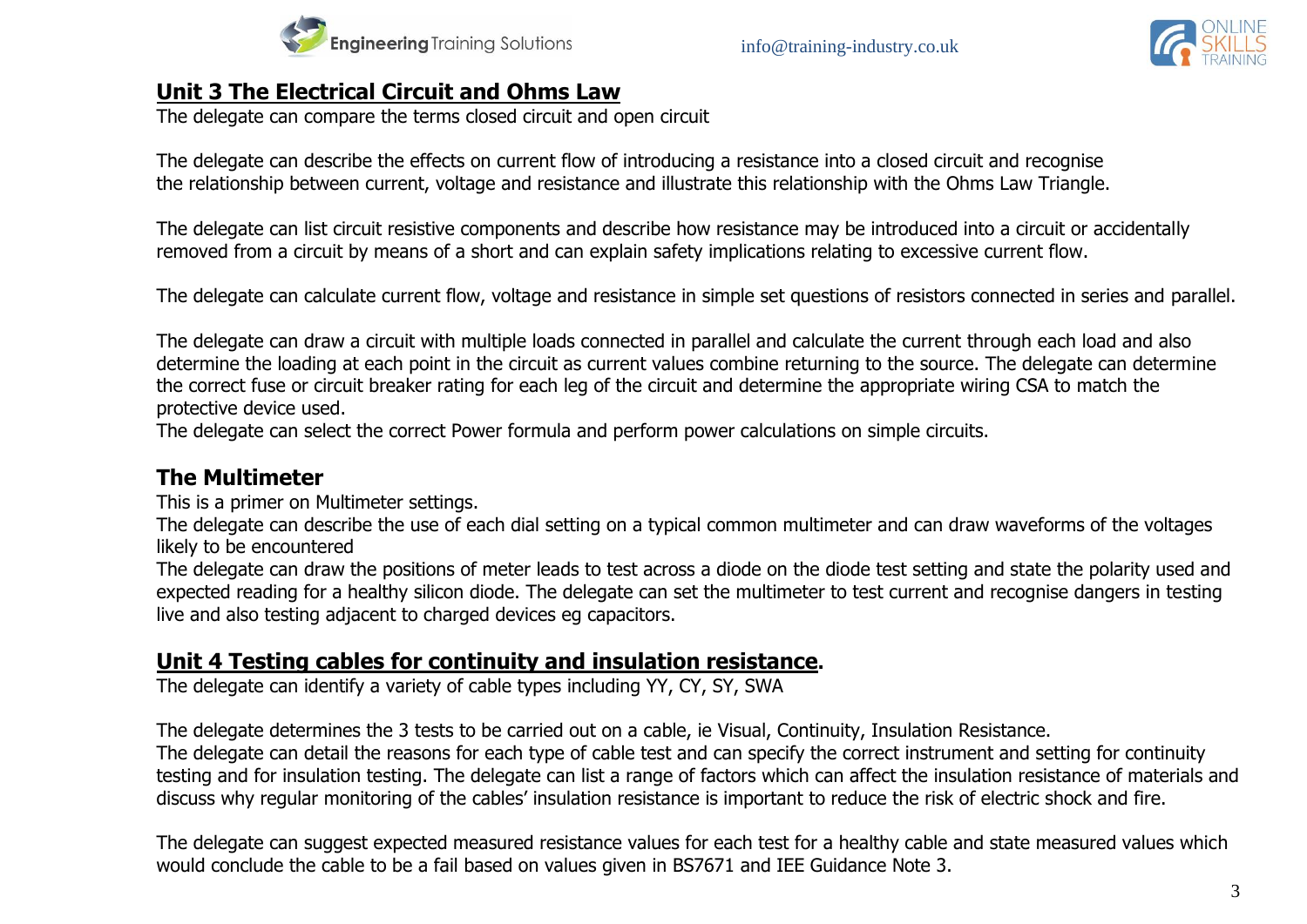



# **Unit 5 Industrial Power Supply Voltages**

The delegate can state the requirements and formula for creating an alternating waveform in terms of magnetic field, coils of wire, velocity of rotation and rotating apparatus and draw a 1phase diagram and then a 3phase diagram of the waveforms produced over 360° of rotation.

The delegate can state the angle between phases and can compare the original British 3phase conductor colour sequence with the more recent Euro colours.

The delegate can define characteristics of the ac waveform in terms of Frequency, Peak value, Rms value and relate these to practical field measurements using the multimeter and subsequent Ohms law and power calculations.

The delegate can draw diagrams of first the positive and then the negative half cycles of an ac waveform and its effect on current and flux produced when applied to the primary winding of a transformer, in addition, can show the resultant effects within the secondary winding and the voltage produced if the transformer has a 1:1 turns ratio.

The delegate can calculate the secondary voltage of a transformer from given primary voltage and turns ratio data and can explain the need for a laminated transformer core,.

The delegate can identify and compare Delta and Star 3phase transformer configurations and recognise the connections made at a 3phase step down Delta/Star transformer similar to a switchroom factory distribution transformer.

The delegate can describe the need to transmit high power from the power station at High Voltage 400kv and can state the range of voltages produced by power equipment on the route from power station to factory substation.

The delegate can state the arithmetic relationship between line and phase voltages and give voltage values for both line and phase connections.

The delegate can identify the sections of distribution equipment from 11Kv switchroom transformer to give 3phase and 1phase local supplies in the factory and can specify 4wire, 3wire, 1phase, 1phase 400v connections for a given installation requirement in the factory.

The delegate can describe common control voltages used on plant and machinery and can describe the voltage regulating system used within the switch mode power supply.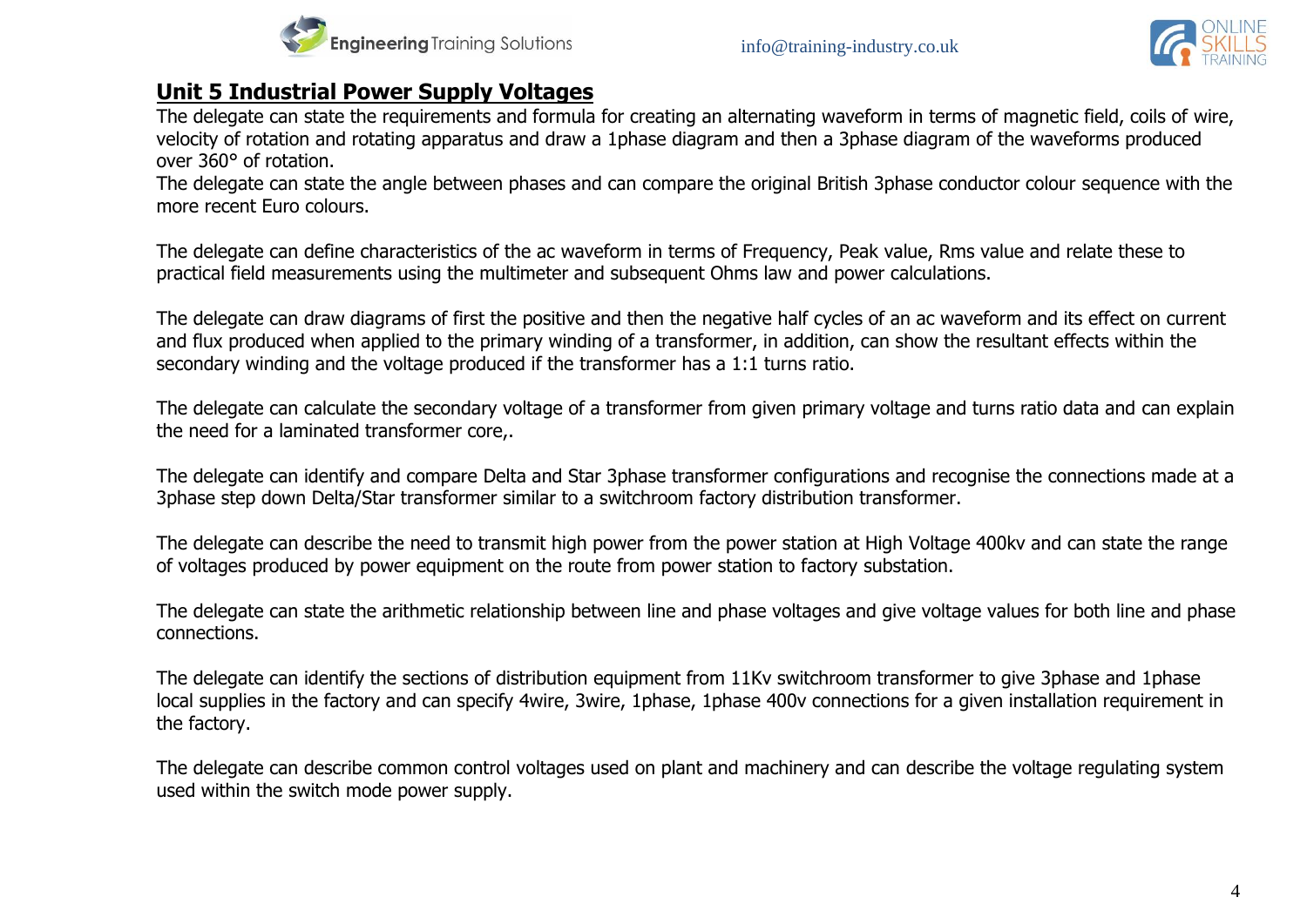



# **Unit 6 Motors….. Construction and Operation**

The delegate can detail the components of a 3phase squirrel cage motor and describe the role of each part including the inductive operation of the rotor and its magnetic interaction with the rotating stator flux.

The delegate can draw a diagram depicting rotor and 3phase windings and demonstrate direction of rotation. The delegate can use this drawing to demonstrate the effects of changing over two of the three phases on the direction of the motor.

The delegate can calculate synchronous speed for 2,4,6,8 pole motors for a given frequency applied and verify the shaft speed of a motor from given rating plate data.

The delegate can describe the Direct on Line motor starter in terms of its internal components, its contactor and overload relay and can discuss the result of incorrect sizing of the motor for the task required. The delegate can draw a graph of starting current against time for the DOL starter.

From a given rating plate, the delegate can determine; configuration of connection for motor windings, (Star or Delta), voltage to be applied, full load current, rating of motor insulation, output power, ingress protection of motor, shaft height and speed. The delegate can describe motor losses.

The delegate can identify and draw the star and delta link connections of a 6 terminal motor from first principles.

The delegate can discuss the basic features of the motor Inverter and the types of motor applicable for operation.

The delegate can detail by drawing, the input and output voltages of two variations of Inverter and for each variation state the motor winding configuration for correct operation …. Star or Delta.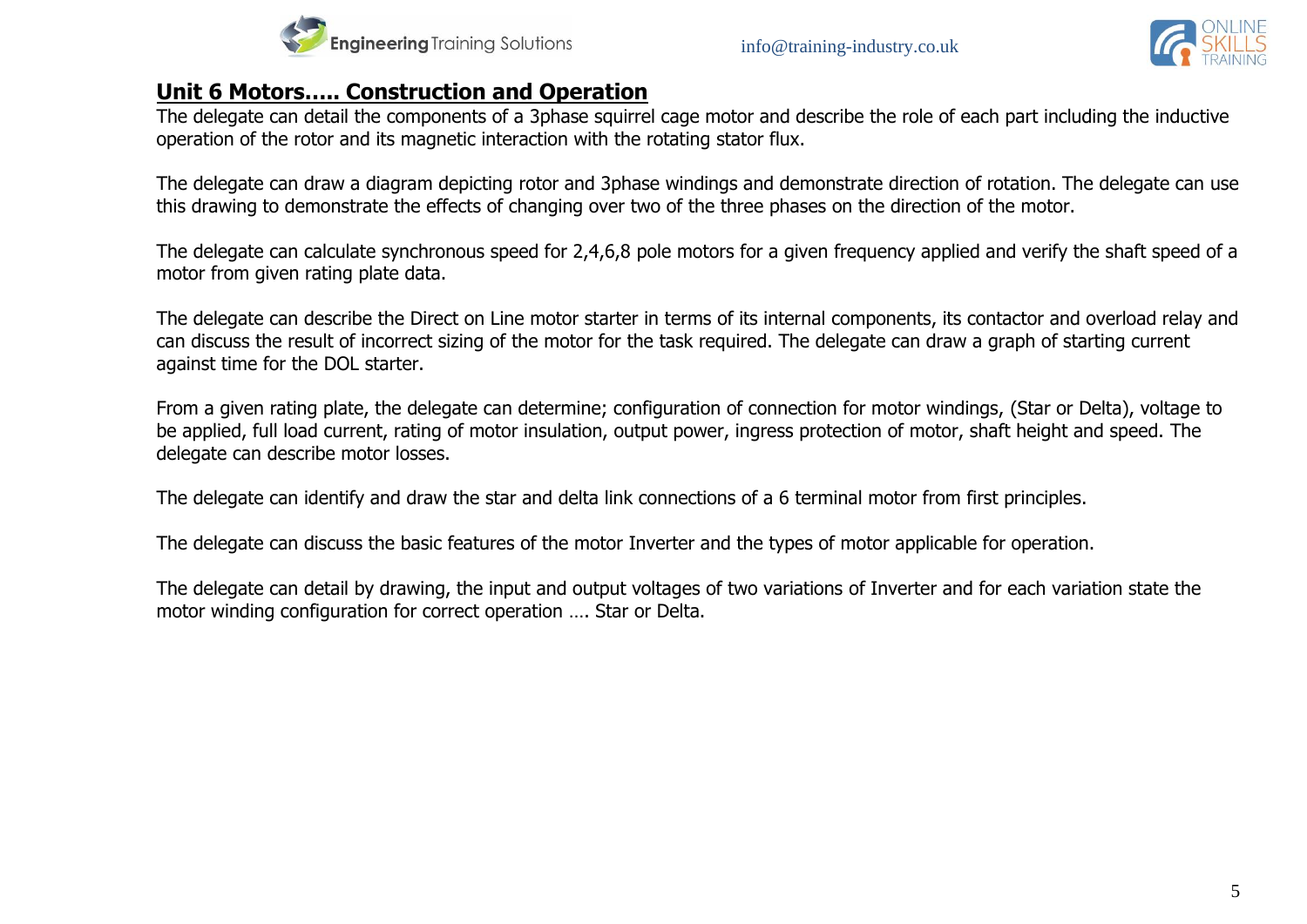



# **Unit 7 Electrical Hazards**

The delegate can define conditions for Contact With Live Parts Under Fault-Free Conditions and for Electric Shock Under Single Fault Conditions and can draw the path of shock current flow through the victim and back to the transformer for each of the above situations.

The delegate can determine the following methods of protection against electric shock; Protective Earthing … ADS, Double or Reinforced insulation, Electrical Separation, Separated extra low voltage.

The delegate can recognise that earthing metal parts provides a low impedance path for any fault current causing a high current to flow and blow the fuse or trip the circuit breaker.

The delegate can calculate fault cut-off times for a given fuse and given fault current using tables from the 18<sup>th</sup> Edition Wiring **Regulations** 

The delegate can describe the electric shock current path through a person to earth, detailing each item in the path to earth as low or high Impedance.

The delegate can explain around various dangerous situations including the following; broken protective earthing conductor within apparatus, lethal potentials, burns, arcing, explosion, fires.

# **Unit 8 Isolation and Switching**

The delegate can define and compare Functional Switching, Emergency Switching, Switching off for Mechanical Maintenance, Isolation and Testing for Dead; and explain work situations where each of these types of switching would be applicable.

The delegate can describe the features of test equipment required to Test for Dead in accordance with GS38 and can identify GS38 approved apparatus and practice.

The delegate can list the test sequence to perform an Isolation Procedure for an uncomplicated 3ph+N+E cubicle arrangement and include within the procedure, steps taken to Test For Dead in accordance with GS38.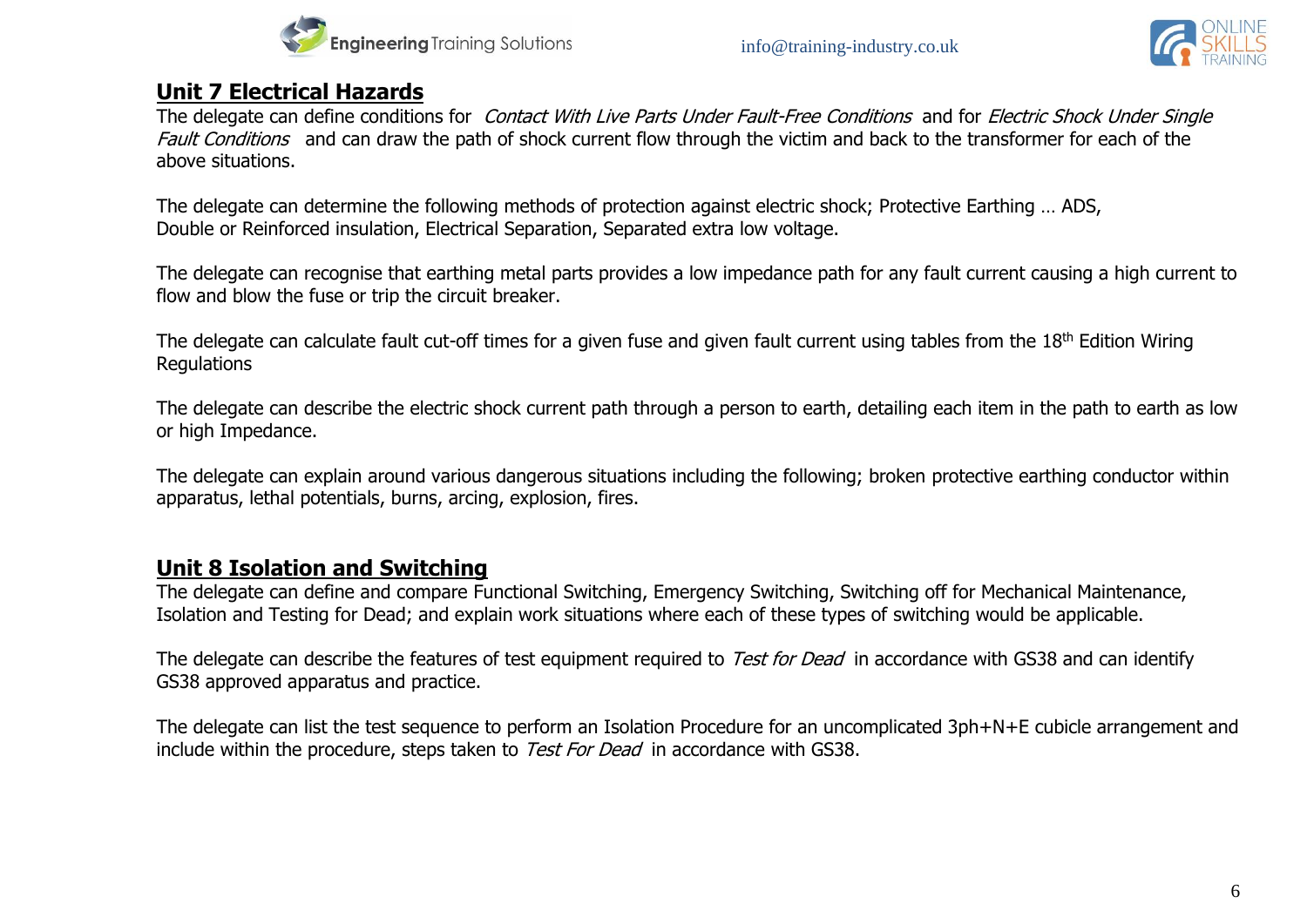



## **Unit 9 Devices for circuit protection**

The delegate can define Overcurrent in terms of overload and short circuit conditions and describe the circuit or machinery situations which may cause them.

The delegate can identify a range of circuit protective devices including; rewireable fuse, cartridge fuse, HBC fuse, miniature circuit breaker, motor overload, motor protection circuit breaker, RCD and detail each device in terms of its physical and electrical characteristics, its setting value where appropriate and its breaking capacity.

The delegate can describe the role of the internal components and the operation of each of the above protective devices and can state whether it would be used as protection against sustained overload or short circuit or both of these conditions.

The delegate can describe the purpose of the RCD and where it is required to be installed.

The delegate can draw a diagram depicting the rcd in operation and describe in detail the function and electro-magnetic operation of its internal components.

The delegate can specifically describe the currents passing through the sensing coil both with no current leakage to earth and with a small current leaking to earth and describe the resulting magnetic effects within the device and the tripping action.

# **Basic Control Circuits and Logic**

This is a primer for Unit 10 Motor Control Circuits.

The delegate can detail Contol Circuit Inputs and Outputs in terms of their function and their physical and electrical properties. Where appropriate the delegate can state the terminal numbers of a device and state whether it is fitted with Normally Open or Normally Closed contacts.

The delegate can state the contact arrangement for a range of switching devices eg DPDT, SPDT

The delegate can study a circuit diagram employing Input and Output devices and describe the effects on the circuit switching states as various switches are manually activated.

The delegate can incorporate normally open and normally closed switches into a drawing to create a logic AND gate. The delegate can describe the operation of this system in the form of a truth table using binary values.

The delegate can incorporate normally open and normally closed switches into a drawing to create a logic OR gate. The delegate can describe the operation of this system in the form of a truth table using binary values.

The delegate can describe the operation of a Start/Stop latching circuit used with first a relay and then with a contactor and draw the incorporation of a relay hold-on contact so that the circuit will Latch on operation of the start button and unlatch on operation of the stop button.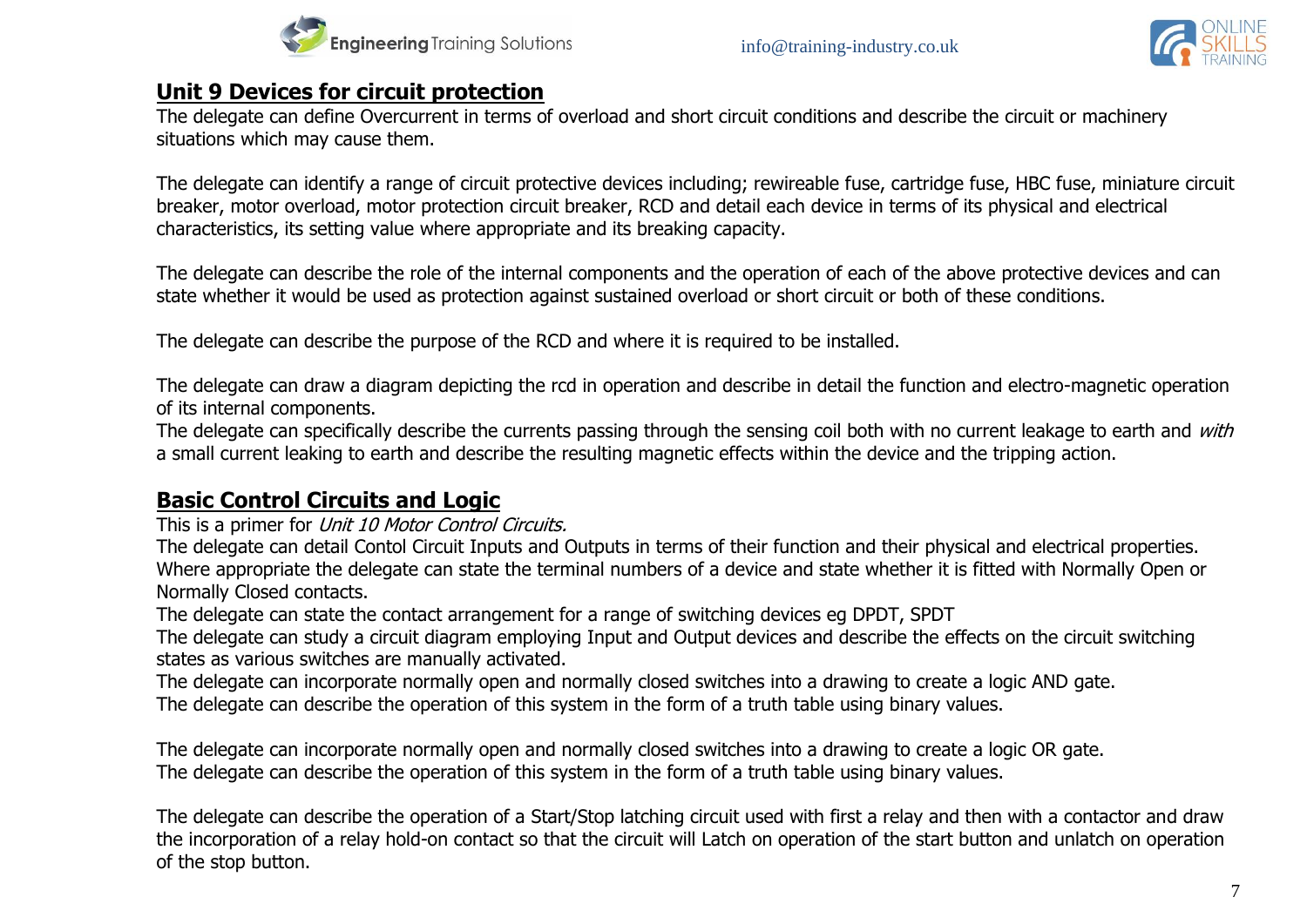



## **Unit 10 Motor Control Circuits**

The delegate can interpret simple control and 3phase power circuits using the IEC symbol set including the following circuits, Contactor Jog, Contactor Start/Stop latch, Contactor Start/Stop latch with remote Start/Stop station, all with overload trip contacts.

The delegate can interpret a range of IEC Electrical Symbols.

The delegate can compare Power Contacts and Auxiliary Contacts in terms of power rating and practical usage.

The delegate can list the range of common contactor coil voltages and describe its purpose.

The delegate can recognise the IEC layout to simplify 3phase contactor diagrams.

The delegate can describe the operation and state the terminal numbers used to create the circuit for a simple Contactor JOG circuit.

The delegate can describe the operation and state the terminal numbers used to create the circuit for Stop/Start circuit with latch.

The delegate can describe the operation and state the terminal numbers used to create the circuit for Stop/Start circuit with latch and fitted with a remote Start/Stop station.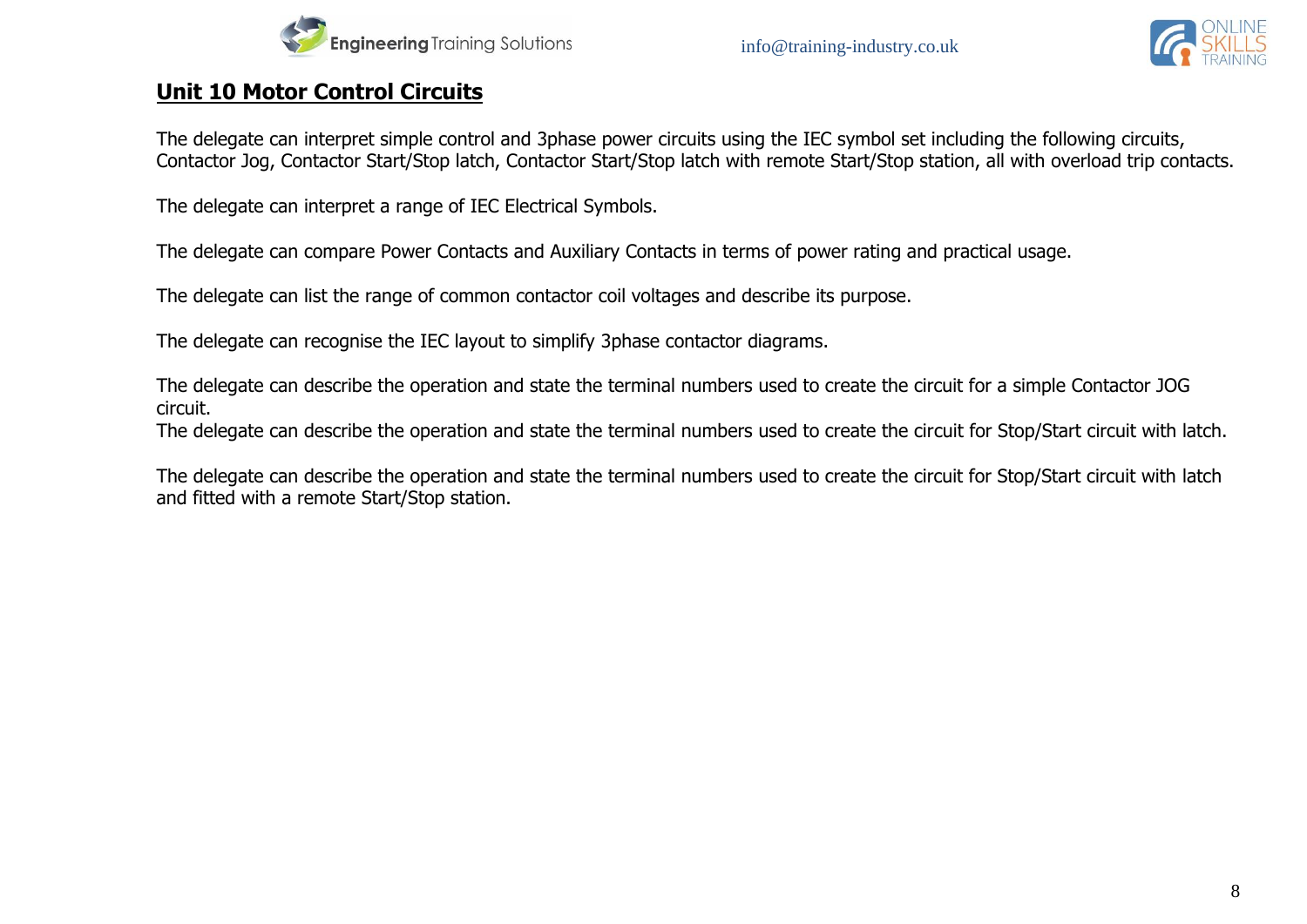



**EAL Certification**



If you wish to gain EAL certification you will need to complete the Online Electrical Maintenance Course and pass all of the Unit tests.

In addition you would attend a one day Assessment session at our Training Venue in Lancashire and carry out the four practical Assessments listed below.

These are the practical Assessments which must be completed during a one day visit to our Training Venue

#### **Assessment 1 Testing cables for continuity and insulation resistance faults.**

This uses a prepared rig consisting of a multicore armoured cable and a bank of switches used to switch a succession of faults onto the cable. The delegate can describe the features of the cable used.

The delegate can select appropriate instrumentation (Multimeter and Megger Insulation Tester) and set each instrument to an appropriate scale for correctly testing this cable. The delegate can carry out the tests to locate each fault and then write a description of each fault using correct terminology.

#### **Assessment 2 Isolation and Testing for Dead Procedure**

The delegate can carry out a full Isolation and Testing procedure to GS38 on a 3phase motor and motor starter, selecting and using the appropriate test apparatus and procedure including Test for Dead.